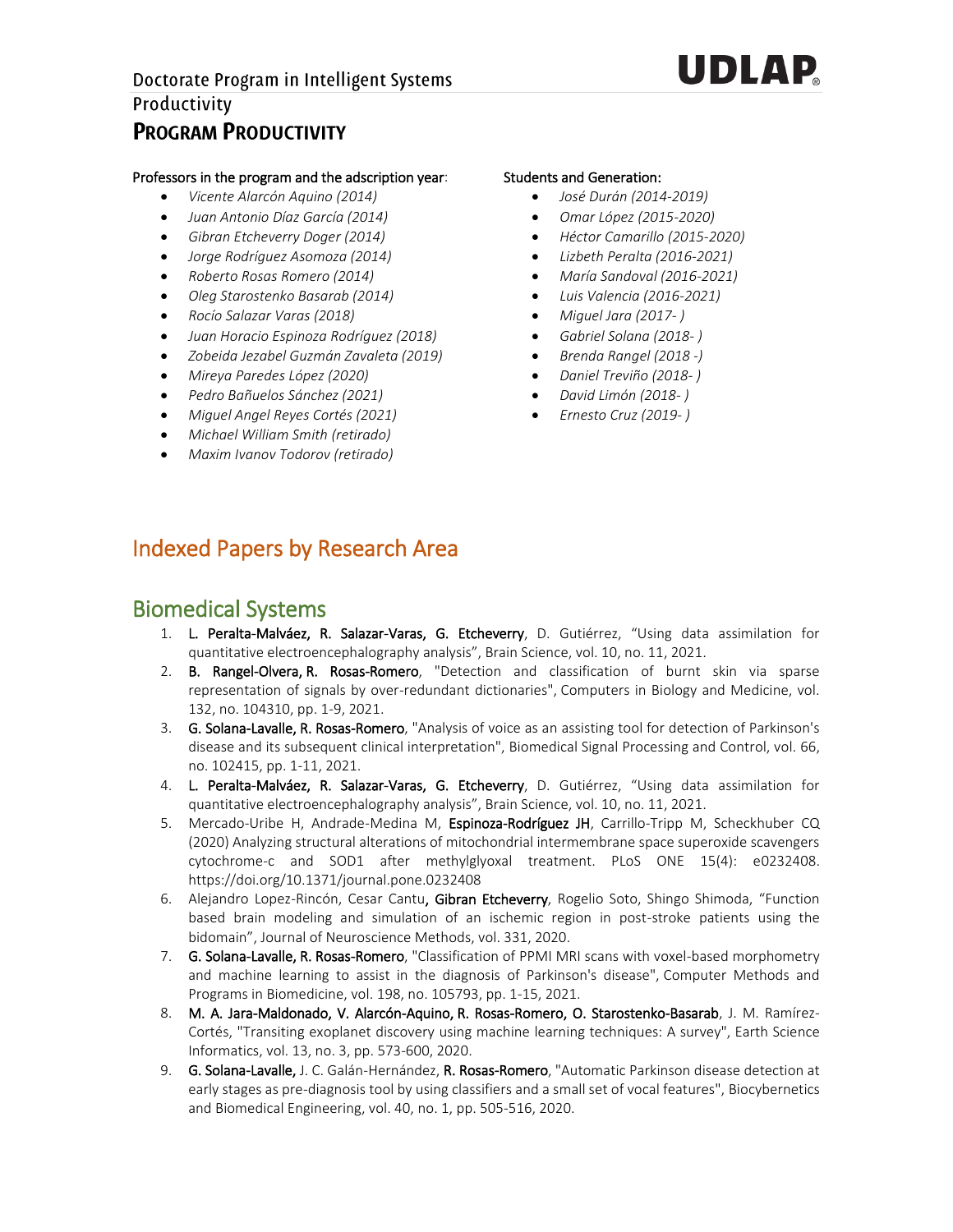# UDLAP

#### Doctorate Program in Intelligent Systems

#### Productivity

- 10. E. Guevara, J. A. Flores-Castro, K. Peng, D. K. Nguyen, F. Lesage, P. Pouliot, R. Rosas-Romero, "Prediction of epileptic seizures using fNIRS and machine learning", Journal of Intelligent & Fuzzy Systems, vol. 38, no. 2, pp. 2055-2068, vol. 38, no. 2, 2020.
- 11. M. Ríos-Ramírez, Juan-Horacio Espinoza-Rodríguez, J. C. Ruiz-Suárez, H. Mercado-Uribe, "The effect of green light on the motility of mouse sperm at two different temperatures", Photochemical & Photobiological Sciences, vol. 18, no. 12, pp. 2893-2900, 2019.
- 12. R. Rosas-Romero, E. Guevara, K. Peng, D. K. Nguyen, F. Lesage, P. Pouliot, E. W. Lima-Saad, "Prediction of epileptic seizures with convolutional neural networks and functional near-infrared spectroscopy signals", Computers in Biology and Medicine, vol. 111, no. 103355, 2019.
- 13. Starostenko-Basarab, C. Pérez-Cruz, V. Alarcón-Aquino, R. Rosas-Romero, "Real-time facial expression recognition using local appearance-based descriptors", Journal of Intelligent & Fuzzy Systems, vol. 36, no. 5, pp. 5037-5049, 2019.
- 14. R. Rosas-Romero, O. López-Rincón, O. Starostenko-Basarab, "Fully automatic alpha matte extraction using artificial neural networks", Neural Computing & Applications, 2019.
- 15. Rocío Salazar-Varas, Roberto A. Vazquez, "Evaluating the effect of the cutoff frequencies during the pre-processing stage of motor imagery EEG signals classification", Biomedical Signal Processing and Control, vol. 54, 2019.
- 16. Rocío Salazar-Varas, Roberto A. Vazquez, "Facing high EEG signals variability during classification using fractal dimension and different cutoff frequencies", Computational Intelligence and Neuroscience, 2019.
- 17. Michael W. Smith, David Abarca, "Predicting electrocardiogram interpretation performance in Advanced Cardiovascular Life Support simulation: comparing knowledge tests and simulation performance among Mexican medical students", PeerJ, 2019.
- 18. L. Peralta-Malváez, O. López-Rincón, E. D. Rojas-Velázquez, L. O. Valencia-Rosado, R. Rosas-Romero, G. Etecheverry, "Newborn cry nonlinear features extraction and classification", Journal of Intelligent & Fuzzy Systems, vol. 34, no. 5, pp. 3281-3289, 2018.
- 19. J. Hernández-Capistrán, J. Martínez-Carballido, R. Rosas-Romero, "False positive reduction by an annular model as a set of few features for microcalcification detection to assist early diagnosis of breast cancer", Journal of Medical Systems, vol. 42, no. 134, pp. 1-9, 2018.
- 20. Rocío Salazar-Varas, Roberto A. Vázquez, "Evaluating spiking neural models in the classification of motor Imagery EEG signals using short calibration sessions", Applied Soft Computing, 67, 2018.
- 21. Michael W. Smith, Charnetta Brown, Salim S. Virani, Charlene R. Weir, Laura A. Petersen, Natalie Kelly, Julia Akeroyd, Jennifer H. Garvin, "Incorporating guideline adherence and practice implementation issues into the design of decision support for Beta-Blocker titration for heart failure", Applied Clinical Informatics, vol. 9, no. 2, pp. 478-489, 2018.
- 22. Michael W. Smith, A. M. Hughes, C. Brown, E. Russo, T. D. Giardina, P. Mehta, H. Singh, "Test results management and distributed cognition in electronic health record–enabled primary care", Health Informatics Journal, 2018.
- 23. R. Rosas-Romero, A. Díaz-Torres, G. Etcheverry-Doger, "Forecasting of stock return prices with sparse representation of financial time series over redundant dictionaries", Expert Systems with Applications, vol. 57, pp. 37-48, 2016.
- 24. R. Rosas-Romero, J. Martínez-Carballido, J. Hernández-Capistrán, L. J. Uribe-Valencia, "A method to assist in the diagnosis of early diabetic retinopathy: Image processing applied to detection of microaneurysms in fundus images", Computerized Medical Imaging and Graphics, vol. 44, pp. 41-53, 2015.
- 25. G. Castro-Muñoz, J. Martínez-Carballido, R. Rosas-Romero, "A human action recognition approach with a novel reduced feature set based on the natural domain knowledge of the human figure", Journal of Signal Processing: Image Communication, vol. 30, pp. 190-205, 2015.
- 26. R. Rosas-Romero, H. D. Tagare, "Segmentation of endocardium in ultrasound images based on sparse representation over learned redundant dictionaries", Journal of Engineering Applications of Artificial Intelligence, vol. 29, pp. 201-210, 2014.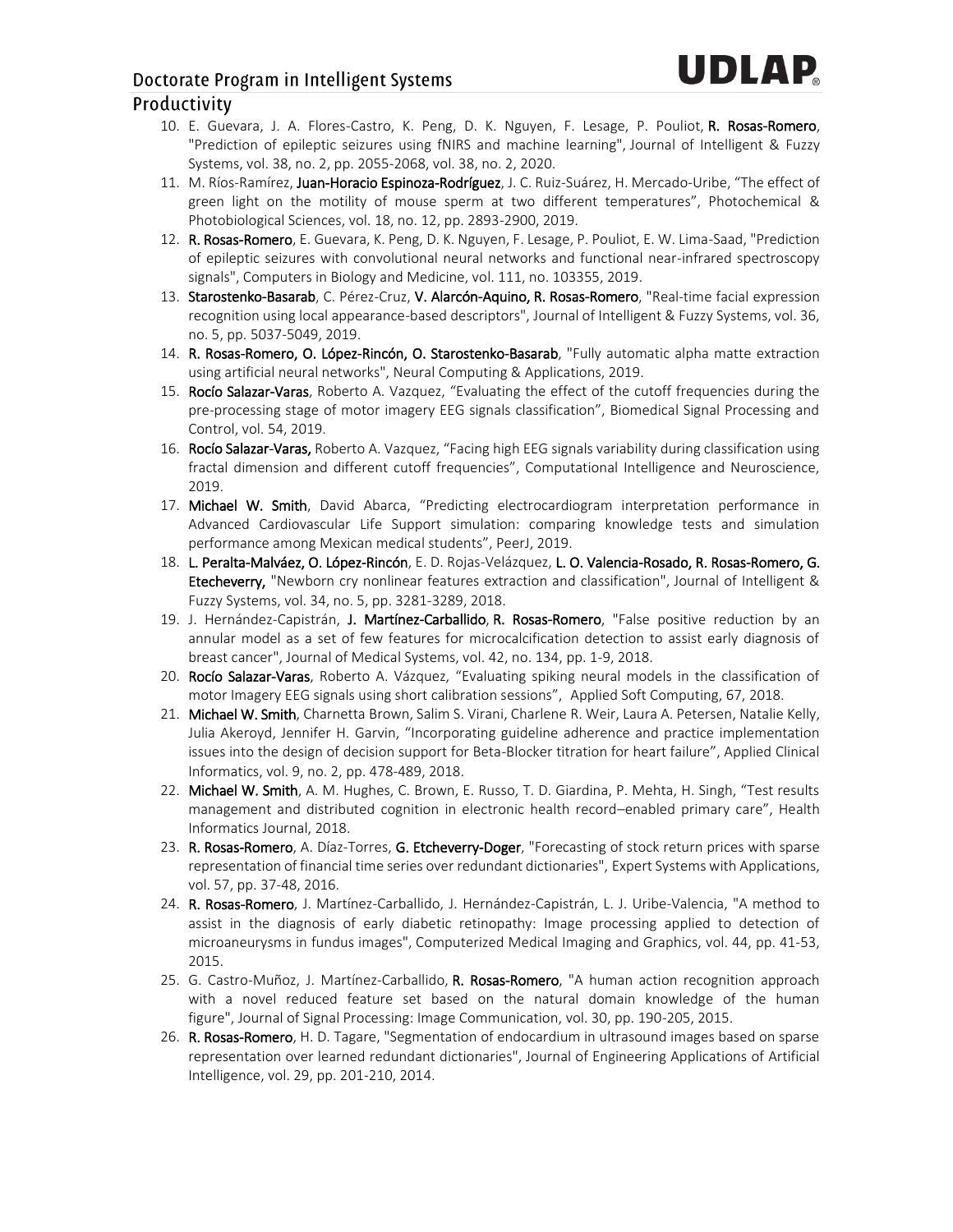27. R. Rosas-Romero, "Remote detection of forest fires from video signals with classifiers based on K-SVD learned dictionaries", Journal of Engineering Applications of Artificial Intelligence, vol. 33, pp. 1-11, 2014.

# Signal Processing

- 1. Trevino-Sanchez, D.; and Alarcon-Aquino, V. Hybrid pooling with wavelets for convolutional neural networks. Journal of Intelligent & Fuzzy Systems, (vol. Pre-press): 1-10. January 2022.
- 2. Luis Oswaldo Valencia-Rosado, Zobeida J. Guzman-Zavaleta, And Oleg Starostenko, "A modular generative approach for realistic river deltas: when L-systems and cGANs meet", IEEE Access Journal, vol.10, January 5, 2022, pp.5753-5767
- 3. D. Limon-Cantu, V. Alarcon-Aquino, Multiresolution Dendritic Cell Algorithm for Network Anomaly Detection, in PeerJ Computer Science, 2021
- 4. L. Marrero, L. García-Santander, L. Hernandez-Callejo, P. Bañuelos-Sánchez and V. Jara González, "Harmonic distortion characterization in groups of distribution networks applying the IEEE Standard 519-2014," in IEEE Latin America Transactions, vol. 19, no. 4, pp. 526-533, April 2021, doi: 10.1109/TLA.2021.9448534.
- 5. Tshibangu-Mbuebue, B.; Rojas Laguna, R.; Lee, M.W.; Rodríguez-Asomoza, J.; Zaldívar-Huerta, I.E. Numerical Study of a Reconfigurable Multiband Microwave Photonic Filter Using a Tunable Fabry-Perot Filter. Electronics 2021, 10, 1473. https://doi.org/10.3390/electronics10121473
- 6. Luis Oswaldo Valencia-Rosado, Zobeida J. Guzman-Zavaleta, Oleg Starostenko, Generation of Synthetic Elevation Models and Realistic Surface Images of River Deltas and Coastal Terrains Using cGANs, IEEE Access Journal, vol.9, 2021, pp.2975-2985
- 7. Omar Lopez-Rincon, Oleg Starostenko, and Alejandro Lopez-Rincon, Algorithmic music generation by harmony recombination with genetic algorithm, Journal of Intelligent & Fuzzy Systems, 2021, pp.1-13
- 8. M. A. Jara-Maldonado, V. Alarcon-Aquino, R. Rosas-Romero, O. Starostenko, J. M. Ramirez-Cortes, Transiting Exoplanet Discovery Using Machine Learning Techniques: A Survey, in Earth Science Informatics 13(3): 573-600, September 2020
- 9. E. Juárez-Guerra, V. Alarcon-Aquino, P. Gómez-Gil, J. M. Ramírez-Cortés, E. S. García-Treviño, A New Wavelet-Based Neural Network for Classification of Epileptic-Related States using EEG, Journal of Signal Processing Systems, Vol. 92 (2), February 2020
- 10. Leidy Johana Quintero-Rodríguez, Min Won Lee, Jorge Rodríguez-Asomoza, Ignacio Enrique Zaldívar-Huerta, Performance improvement of an optoelectronic oscillator by modifying the optical characteristics of a multimode laser diode. Optics & Laser Technology, Volume 128, 2020, 106263, ISSN 0030-3992, https://doi.org/10.1016/j.optlastec.2020.106263.
- 11. Quintero-Rodríguez, L.J.; Warnes-Lora, J.R.; Lee, M.W.; Rodríguez-Asomoza, J.; Zaldívar-Huerta, I.E. Demonstration of a Duplex Microwave Photonic Filter and Its Reconfigurability in a Frequency Range of 0–10 GHz. Electronics 2020, 9, 2159. https://doi.org/10.3390/electronics9122159
- 12. Correa-Mena, A.G.; Vera-Marquina, A.; García-Juárez, A.; Rodríguez-Asomoza, J.; Zaldívar-Huerta, I.E. Experimental Transmission of Digital Data Coded on Electrical Carriers at 2.1 GHz and 4.2 GHz by Using a Microwave Photonic Filter. Electronics 2020, 9, 833. https://doi.org/10.3390/electronics9050833
- 13. M. A. Jara-Maldonado, V. Alarcón-Aquino,R. Rosas-Romero, O. Starostenko-Basarab, J. M. Ramírez-Cortés, "Transiting exoplanet discovery using machine learning techniques: A survey",Earth Science Informatics, vol. 13, no. 3, pp. 573-600, 2020
- 14. Hector M. Camarillo-Abad, J. Alfredo Sánchez, Oleg Starostenko, "An environment for motor skill transfer based on wearable haptic communication", Springer Journal Personal and Ubiquitous Computing, vol. 25, pp. 411–435, 2020
- 15. J. E. Garcia-Bracamonte, J. M. Ramirez-Cortes, J. de Jesus Rangel-Magdaleno, P. Gomez-Gil, H. Peregrina-Barreto and V. Alarcon-Aquino, An Approach on MCSA-Based Fault Detection Using Independent Component Analysis and Neural Networks, IEEE Transactions on Instrumentation and Measurement, Vol. 68, Issue 5, May 2019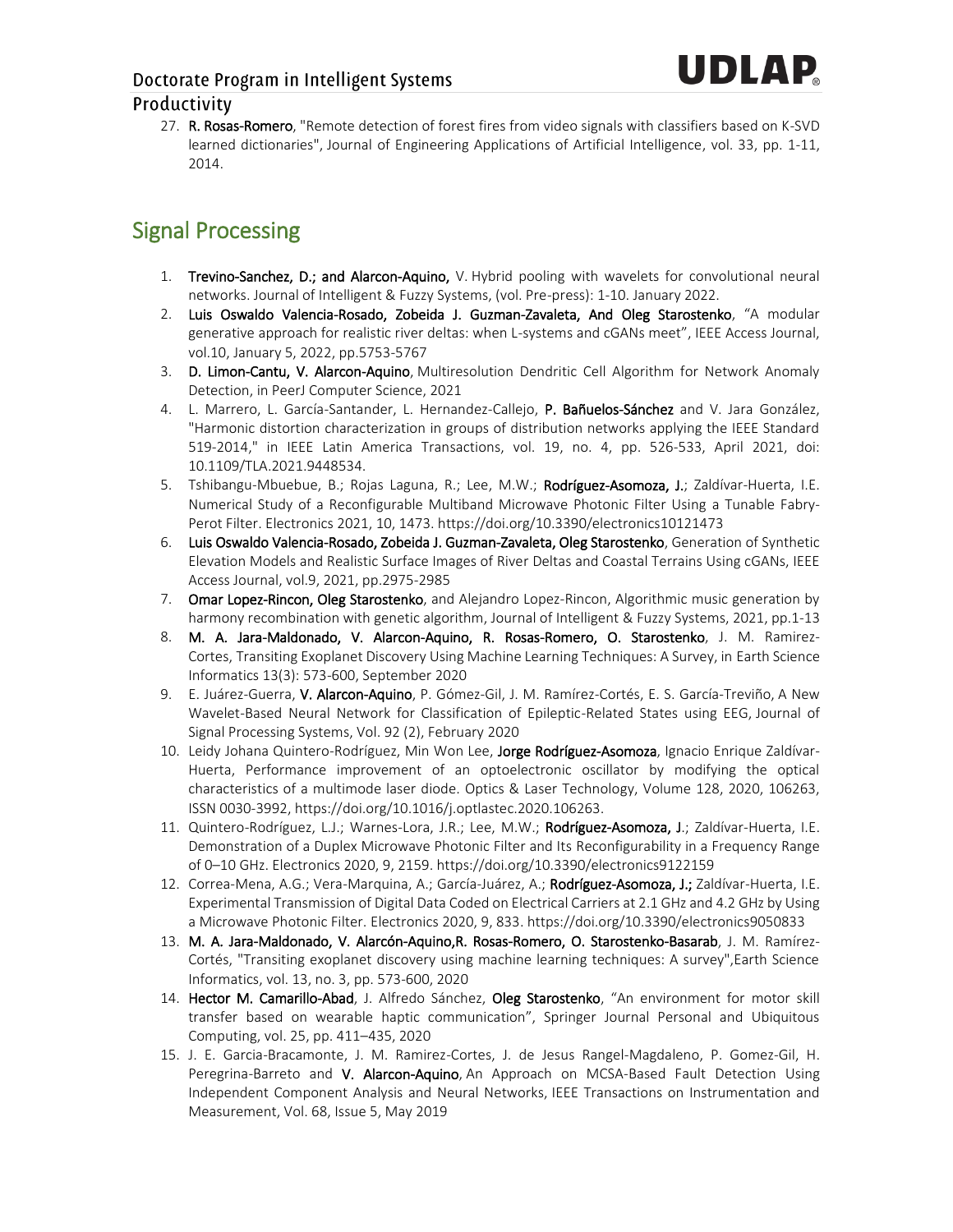- 16. J. C. Sánchez-Díaz, J. M. Ramírez-Cortés, P. Gómez-Gil, P. Rodríguez-Montero, V. Alarcón-Aquino, and J. P. Escamilla Ambrosio, Bernoulli-Euler finite-element modelling of vibration modes on axisymmetric containers for level measurement. IEEE Latin America Transactions, 17(02): 330–337. February 2019.
- 17. Starostenko, C. Cruz-Perez, V. Alarcon-Aquino, R. Rosas-Romero, Real-time facial expression recognition using local appearance-based descriptors, Journal of Intelligent & Fuzzy Systems,Vol. 36, No. 5, pp. 5037-5049, 2019
- 18. E. S. Garcia-Trevino, V. Alarcon-Aquino, and J. A. Barria, The Radial Wavelet Frame Density Estimator, Computational Statistics & Data Analysis Volume 130, Pages 111-139, February 2019
- 19. R. Rosas-Romero, O. López-Rincón, O. Starostenko-Basarab, "Fully automatic alpha matte extraction using artificial neural networks", Neural Computing & Applications, 2019, vol.13, #3, pp. 1-13
- 20. Starostenko-Basarab, C. Pérez-Cruz, V. Alarcón-Aquino, R. Rosas-Romero, "Real-time facial expression recognition using local appearance-based descriptors", Journal of Intelligent & Fuzzy Systems, vol. 36, no. 5, pp. 5037-5049, 2019
- 21. Omar López-Rincón, Oleg Starostenko-Basarab, "Music visualization based on spherical projection with adjustable metrics", IEEE Access, vol. 7, pp. 140344-140354, 2019.
- 22. Hector-Miguel Camarillo-Abad, José-Alfredo Sánchez-Huitrón, Oleg Starostenko-Basarab, Maria-Gabriela Sandoval-Esquivel, "A basic tactile language to support leader-follower dancing", Journal of Intelligent & Fuzzy Systems, vol. 36, no. 5, pp. 5011-5022, 2019.
- 23. J.C. Galan-Hernandez, V. Alarcon-Aquino, O. Starostenko, J.M. Ramirez-Cortes, Pilar Gomez-Gil, Wavelet-based frame video coding algorithms using fovea and SPECK, Engineering Applications of Artificial Intelligence, Vol. 69, Pages 127–136 March 2018
- 24. L. A. González-Mondragón, L. J. Quintero-Rodríguez, A. G. Correa-Mena, J. Rodríguez-Asomoza, A. García-Juárez, A. L. Leal-Cruz, I. E. Zaldívar-Huerta, "Tuning of the free spectral range of a fiber optic Notch filter using a dispersive link", Laser Science, 2018.
- 25. J. R. Warnes-Lora, I. E. Zaldívar-Huerta, Jorge Rodríguez-Asomoza, R. Amezcua-Correa, J. E. Antonio-López, A. García-Juárez, "Performance evaluation of a photonic lantern by transmitting microwave signals", Photonics North, 2018.
- 26. J. C. Galan-Hernandez, V. Alarcon-Aquino, O. Starostenko-Basarab, J. M. Ramirez-Cortes, Pilar Gomez-Gil, "Wavelet-based frame video coding algorithms using fovea and SPECK", Engineering Applications of Artificial Intelligence, Vol. 69, Pages 127–136, 2018.
- 27. Lopez-Rincon, O. Starostenko, V. Alarcon-Aquino, J.C. Galan-Hernandez, Binary Large Object-Based Approach for QR Code Detection in Uncontrolled Environments. Journal of Electrical and Computer Engineering, Volume 2017, Article ID 4613628, 15 pages, 2017
- 28. Zaldívar-Huerta, I. E., Correa-Mena, A. G., Hernández-Nava, P., García-Juárez, A., Rodríguez-Asomoza, J., & Lee, M. W. (2016). Demonstration and experimental evaluation of a bi-directional 10-GHz microwave photonic filter. Optics & Laser Technology, 83, 76-80.
- 29. Gisela Lopez-Galmiche, Z. Sanjabi Eznaveh, J. E. Antonio-Lopez, A. M. Velazquez-Benitez, Jorge Rodriguez-Asomoza, J. J. Sanchez-Mondragon, Cedric Gonnet, Pierre Sillard, G. Li, Axel Schülzgen, C. M. Okonkwo, R. Amezcua Correa. "Few-mode erbium-doped fiber amplifier with photonic lantern for pump spatial mode control". Optics letters, 2016.
- 30. D. Rico-Aniles, J. M. Ramirez-Cortes, J. Rangel-Magdaleno, P. Gomez-Gil, H. Peregrina-Barreto and V. Alarcón-Aquino, "MATLAB and FPGA-based interactive tool for exploring concepts on compressed sensing", Computer Applications in Engineering Education, vol. 23, no. 6, pp. 921–930, 2015.
- 31. Starostenko-Basarab, C. Cruz-Perez, F. Uceda-Ponga, and V. Alarcon-Aquino, "Breaking text-based CAPTCHAs with variable word and character orientation", Pattern Recognition, vol. 48, no. 4, 2015.
- 32. Starostenko-Basarab, X. Cortés, J. A. Sánchez and V. Alarcon-Aquino, Unobtrusive emotion sensing and interpretation in smart environment, Journal of Ambient Intelligence and Smart Environments Vol. 7, No. 1, pp. 59-83, 2015.
- 33. J. Alfredo Sánchez, Ximena Cortés, Oleg Starostenko, Ofelia Cervantes and Wanggen Wan, An "Extensible Platform for Seamless Integration and Management of Applications for Emotion Sensing and Interpretation", Journal of Ambient Intelligence and Smart Environments, IOS Press, ISSN 1876- 1364, vol. 7, #1, 2015, pp. 5-19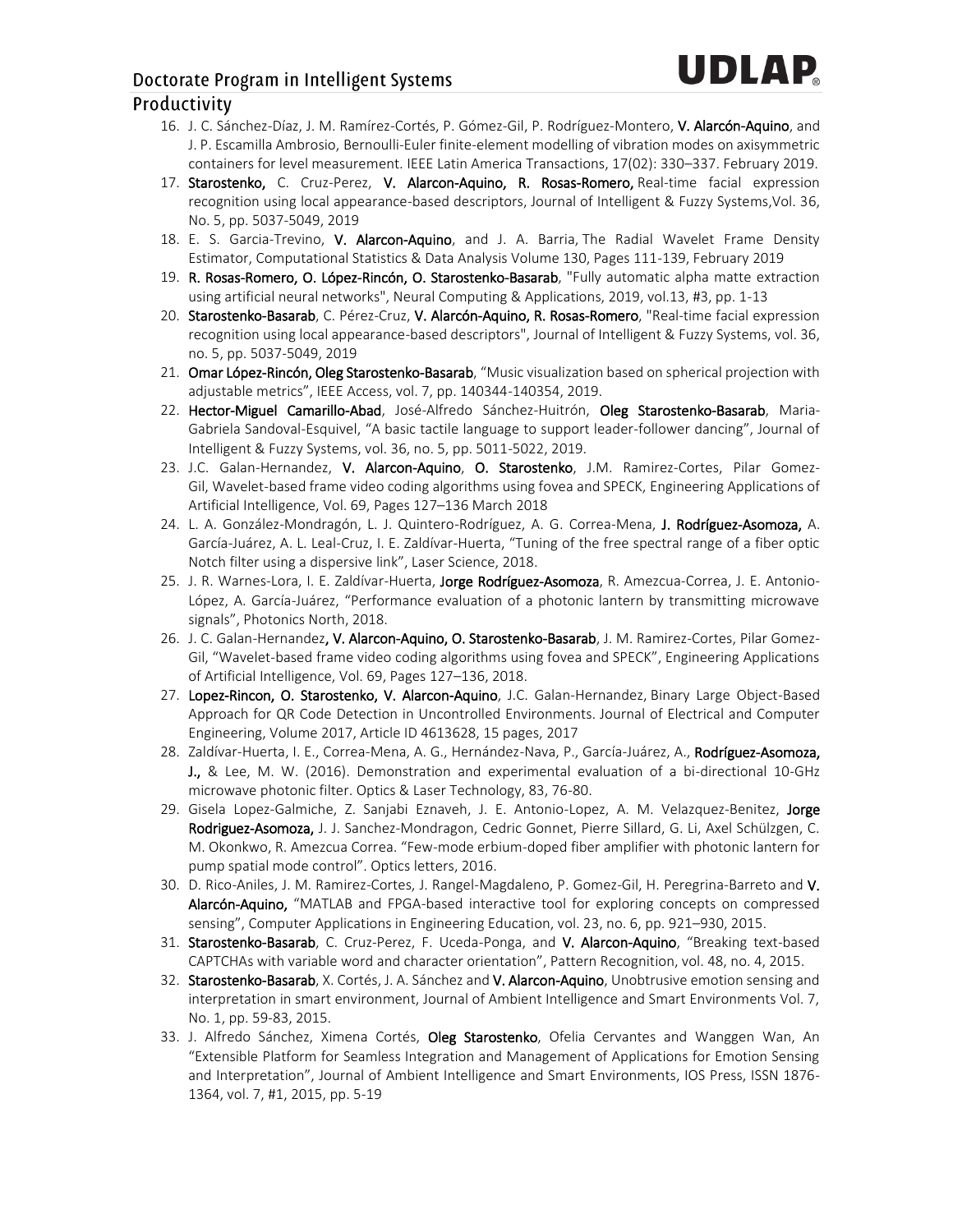- 34. V. Alarcon-Aquino, J. M. Ramirez-Cortes, P. Gomez-Gil, O. Starostenko, Y. Garcia-Gonzalez, "Network intrusion detection using self-recurrent Wavelet Neural Networks with multidimensional radial wavelons", Information Technology and Control, vol. 43, no. 4, 2014.
- 35. J. M. Ramirez-Cortes, V. Alarcon-Aquino, P. Gomez-Gil, A. Diaz-Mendez, M. Ibarra, I. Garcia, "Interactive educational tool for compensators design in MATLAB using frequency response analysis", Computer Applications in Engineering Education, vol. 22, pp. 699–707, 2014.
- 36. Ignacio E. Zaldívar-Huerta, Alejandro García-Juárez, Jorge Rodríguez-Asomoza, Gustavo Aguayo-Rodríguez, A software tool to evaluate the frequency response of a microwave photonic filter in MATLAB based on a Graphical User Interface, Optik, Volume 125, Issue 1, 2014, Pages 318-323, ISSN 0030-4026, https://doi.org/10.1016/j.ijleo.2013.06.060.
- 37. Luis C. Básaca-Preciado, Oleg Yu. Sergiyenko, Oleg Starostenko, et. al. Optical 3D laser measurement system for navigation of autonomous mobile robot J. Optics and Lasers in Engineering, Elsevier, ISSN: 0143-8166, Vol. 54, March 2014, Pages 159–169
- 38. Oleg Starostenko, Claudia Perez-Lezama, V. Alarcon-Aquino, J.Alfredo Sanchez, Formalization of learning objects for image-based language learning in mobile environments, Procedia-Social and Behavioral Journal, Elsevier, v.116, pp.3905-3910, 2014
- 39. V. Alarcon-Aquino, J. M. Ramirez-Cortes, P. Gomez-Gil, O. Starostenko, Y. Garcia-Gonzalez, "Network intrusion detection using self-recurrent Wavelet Neural Networks with multidimensional radial wavelons", Information Technology and Control, vol. 43, no. 4, 2014.

# Artificial Intelligence

- L. O. Valencia-Rosado, Z. J. Guzman-Zavaleta and O. Starostenko, "A Modular Generative Approach for Realistic River Deltas: When L-Systems and cGANs Meet," in IEEE Access, vol. 10, pp. 5753-5767, 2022, doi: 10.1109/ACCESS.2022.3140226.
- 2. E. Cruz-Esquivel and Z. J. Guzman-Zavaleta, "An Examination on Autoencoder Designs for Anomaly Detection in Video Surveillance," in IEEE Access, vol. 10, pp. 6208-6217, 2022, doi: 10.1109/ACCESS.2022.3142247.
- 3. L. O. Valencia-Rosado, Z. J. Guzman-Zavaleta and O. Starostenko, "Generation of Synthetic Elevation Models and Realistic Surface Images of River Deltas and Coastal Terrains Using cGANs," in IEEE Access, vol. 9, pp. 2975-2985, 2021, doi: 10.1109/ACCESS.2020.3048083.
- 4. Meneses-Viveros, A., Paredes-López, M., Hernández-Rubio, E. et al. Energy consumption model in multicore architectures with variable frequency. J Supercomput 77, 2458–2485 (2021). https://doi.org/10.1007/s11227-020-03349-0
- 5. María-Gabriela Sandoval-Esquivel, Juan-Antonio Díaz-García, Roger Z. Ríos-Mercado, "An improved exact algorithm for a territory design problem with p-center-based dispersion minimization", Expert Systems with Applications, vol. 146, pp. 113-150, 2020.
- 6. Sayed, S. I., Contreras, I., Díaz, J. A., & Luna, D. E. Integrated cross-dock door assignment and truck scheduling with handling times. Top, 28(3), 705-727, 2020.
- 7. Casas-Ramírez, M.S., Camacho-Vallejo, J.F., Díaz, J.A. & Luna, D.E. A bi-level maximal covering location problem. Operational Research: An International Journal, 10(2):827-855, 2020.
- 8. Arizbeth Pérez, Tatyana Poznyak, Isaac Chairez, Z. Jezabel Guzmán-Zavaleta, Mariel Alfaro-Ponce, "Influence of sodium sulfate on the direct red 28 degradation by ozone in a wastewater recycling process: A stoichiometric and novel image analysis", Ozone: Science & Engineering, 2019.
- 9. Z. Jezabel Guzmán-Zavaleta, Claudia Feregrino-Uribe, "Partial-copy detection of non-simulated videos using learning at decision level", Multimedia Tools and Applications, vol. 78, no. 2, 2019.
- 10. Juan-Antonio Díaz-García, Dolores-Edwiges Luna-Reyes, "GRASP with path relinking for the manufacturing cell formation problem considering part processing sequence", Journal of the Operational Research Society, vol. 69, no. 9, pp. 1493-1511, 2018.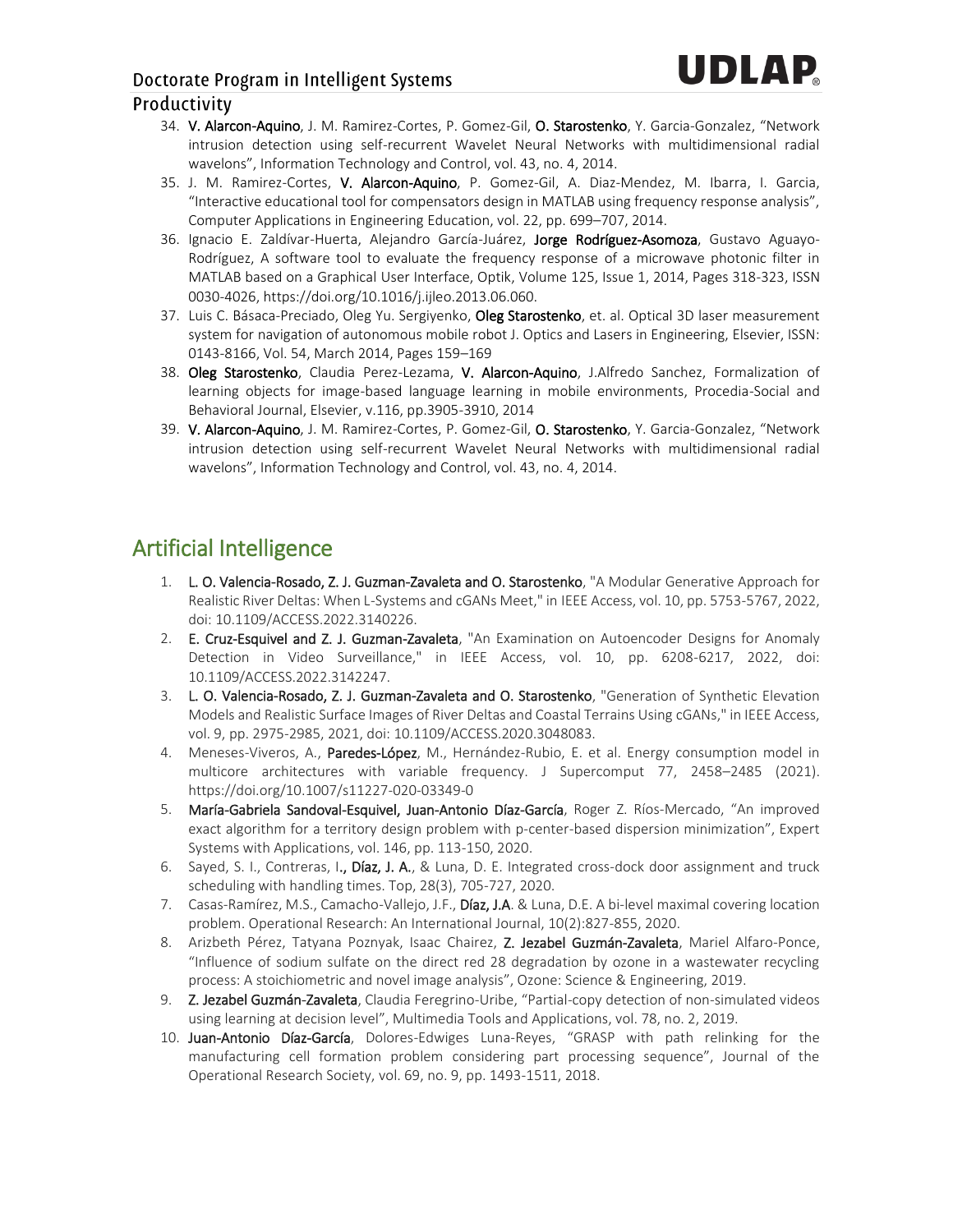#### Doctorate Program in Intelligent Systems

#### Productivity

- 11. A. N. Iusem, Maxim Ivanov Todorov, "On OM-decomposable sets", Computational and Applied Mathematics, vol. 37, no. 3, pp. 2837-2844, 2018.
- 12. Díaz, J.A., Luna, D.E., Camacho-Vallejo, J.F., & Casas-Ramírez, M.S. GRASP and hybrid GRASP-TABU heuristics to solve a maximal covering location problem with customer preference ordering. Expert Systems with Applications, 82: 67-76, 2017.
- 13. Alberto Ferrer, Miguel A. Goberna, Enrique González-Gutiérrez, Maxim Ivanov Todorov, "A comparative note on the relaxation algorithms for the linear semi-infinite feasibility problem", Annals of Operations Research, vol. 258, no. 2, pp. 587-612, 2017.
- 14. Juan Enrique Martínez-Legaz, Maxim Ivanov Todorov, "Weakly Motzkin predecomposable sets", Set-Valued and Variational Analysis, vol. 25, no. 3, pp. 507-516, 2017.
- 15. Abraham B. Barragan, Lidia A. Hernandez, Maxim Ivanov Todorov, "New primal-dual partition of the space of linear semi-infinite continuous optimization problems", Comptes rendus de l'Académie bulgare des Sciences, vol. 69, no. 10, pp. 1263-1275, 2016.
- 16. Juan-Antonio Díaz-García, Dolores-Edwiges Luna-Reyes, "Primal and dual bounds for the vertex pmedian problem with balance constraints", Annals of Operations Research, 2016.
- 17. Mónica G. Elizondo-Amaya, Roger Z. Ríos-Mercado, Juan-Antonio Díaz-García, "A dual bounding scheme for a territory design problem", Computers & Operations Research, vol. 44, pp. 193-205, 2014.

## Production by Professor

#### Dr. Vicente Alarcon-Aquino

- Trevino-Sanchez, D.; and Alarcon-Aquino, V. Hybrid pooling with wavelets for convolutional neural networks. Journal of Intelligent & Fuzzy Systems, (vol. Pre-press): 1-10. January 2022.
- D. Limon-Cantu, V. Alarcon-Aquino, Multiresolution Dendritic Cell Algorithm for Network Anomaly Detection, in PeerJ Computer Science, 2021
- M. A. Jara-Maldonado, V. Alarcon-Aquino, R. Rosas-Romero, O. Starostenko, J. M. Ramirez-Cortes, Transiting Exoplanet Discovery Using Machine Learning Techniques: A Survey, in Earth Science Informatics 13(3): 573-600, September 2020
- E. Juárez-Guerra, V. Alarcon-Aquino, P. Gómez-Gil, J. M. Ramírez-Cortés, E. S. García-Treviño, A New Wavelet-Based Neural Network for Classification of Epileptic-Related States using EEG, Journal of Signal Processing Systems, Vol. 92 (2), February 2020
- J. E. Garcia-Bracamonte, J. M. Ramirez-Cortes, J. de Jesus Rangel-Magdaleno, P. Gomez-Gil, H. Peregrina-Barreto and V. Alarcon-Aquino, An Approach on MCSA-Based Fault Detection Using Independent Component Analysis and Neural Networks, IEEE Transactions on Instrumentation and Measurement, Vol. 68, Issue 5, May 2019
- J. C. Sánchez-Díaz, J. M. Ramírez-Cortés, P. Gómez-Gil, P. Rodríguez-Montero, V. Alarcón-Aquino, and J. P. Escamilla Ambrosio, Bernoulli-Euler finite-element modelling of vibration modes on axisymmetric containers for level measurement. IEEE Latin America Transactions, 17(02): 330–337. February 2019.
- Starostenko, C. Cruz-Perez, V. Alarcon-Aquino, R. Rosas-Romero, Real-time facial expression recognition using local appearance-based descriptors, Journal of Intelligent & Fuzzy Systems, Vol. 36, No. 5, pp. 5037-5049, 2019
- E. S. Garcia-Trevino, V. Alarcon-Aquino, and J. A. Barria, The Radial Wavelet Frame Density Estimator, Computational Statistics & Data Analysis Volume 130, Pages 111-139, February 2019
- J.C. Galan-Hernandez, V. Alarcon-Aquino, O. Starostenko, J.M. Ramirez-Cortes, Pilar Gomez-Gil, Wavelet-based frame video coding algorithms using fovea and SPECK, Engineering Applications of Artificial Intelligence, Vol. 69, Pages 127–136 March 2018.
- Lopez-Rincon, O. Starostenko, V. Alarcon-Aquino, J.C. Galan-Hernandez, Binary Large Object-Based Approach for QR Code Detection in Uncontrolled Environments. Journal of Electrical and Computer Engineering, Volume 2017, Article ID 4613628, 15 pages, 2017.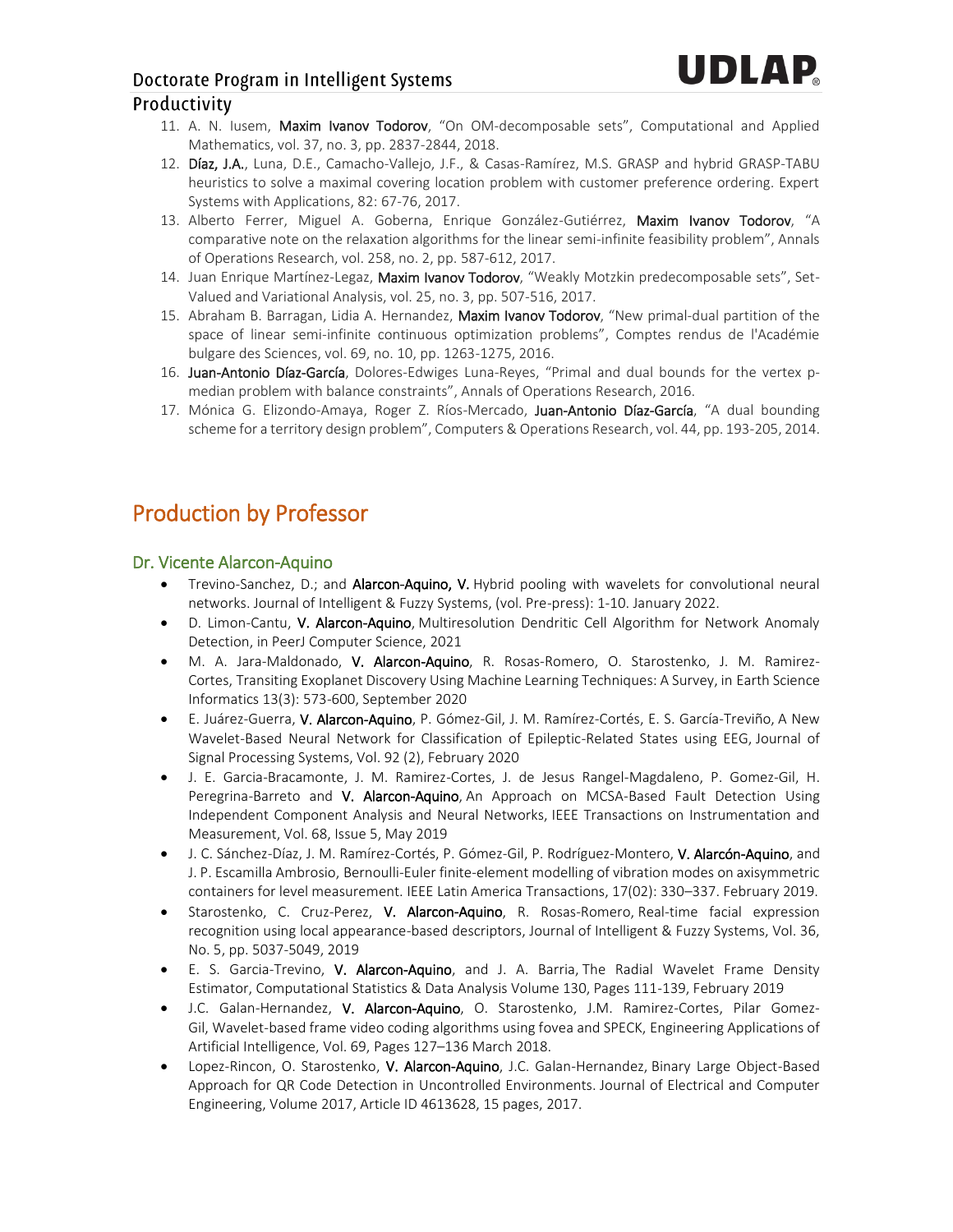- D. Rico-Aniles, J. M. Ramirez-Cortes, J. Rangel-Magdaleno, P. Gomez-Gil, H. Peregrina-Barreto and V. Alarcón-Aquino, "MATLAB and FPGA-based interactive tool for exploring concepts on compressed sensing", Computer Applications in Engineering Education, vol. 23, no. 6, pp. 921–930, 2015.
- Starostenko-Basarab, C. Cruz-Perez, F. Uceda-Ponga, and V. Alarcon-Aquino, "Breaking text-based CAPTCHAs with variable word and character orientation", Pattern Recognition, vol. 48, no. 4, 2015.
- V. Alarcon-Aquino, J. M. Ramirez-Cortes, P. Gomez-Gil, O. Starostenko, Y. Garcia-Gonzalez, "Network intrusion detection using self-recurrent Wavelet Neural Networks with multidimensional radial wavelons", Information Technology and Control, vol. 43, no. 4, 2014.
- J. M. Ramirez-Cortes, V. Alarcon-Aquino, P. Gomez-Gil, A. Diaz-Mendez, M. Ibarra, I. Garcia, "Interactive educational tool for compensators design in MATLAB using frequency response analysis", Computer Applications in Engineering Education, vol. 22, pp. 699–707, 2014.

#### Dr. Juan Antonio Diaz-Garcia

- María-Gabriela Sandoval-Esquivel, Juan-Antonio Díaz-García, Roger Z. Ríos-Mercado, "An improved exact algorithm for a territory design problem with p-center-based dispersion minimization", Expert Systems with Applications, vol. 146, pp. 113-150, 2020.
- Sayed, S. I., Contreras, I., Díaz, J. A., & Luna, D. E. Integrated cross-dock door assignment and truck scheduling with handling times. Top, 28(3), 705-727, 2020.
- Casas-Ramírez, M.S., Camacho-Vallejo, J.F., Díaz, J.A. & Luna, D.E. A bi-level maximal covering location problem. Operational Research: An International Journal, 10(2):827-855, 2020.
- Juan-Antonio Díaz-García, Dolores-Edwiges Luna-Reyes, "GRASP with path relinking for the manufacturing cell formation problem considering part processing sequence", Journal of the Operational Research Society, vol. 69, no. 9, pp. 1493-1511, 2018.
- Díaz, J.A., Luna, D.E., Camacho-Vallejo, J.F., & Casas-Ramírez, M.S. GRASP and hybrid GRASP-TABU heuristics to solve a maximal covering location problem with customer preference ordering. Expert Systems with Applications, 82: 67-76, 2017.
- Juan-Antonio Díaz-García, Dolores-Edwiges Luna-Reyes, "Primal and dual bounds for the vertex pmedian problem with balance constraints", Annals of Operations Research, 2016.
- Mónica G. Elizondo-Amaya, Roger Z. Ríos-Mercado, Juan-Antonio Díaz-García, "A dual bounding scheme for a territory design problem", Computers & Operations Research, vol. 44, pp. 193-205, 2014.

#### Dr. Gibran Etcheverry-Doger

- L. Peralta-Malváez, R. Salazar-Varas, G. Etcheverry, D. Gutiérrez, "Using data assimilation for quantitative electroencephalography analysis", Brain Science, vol. 10, no. 11, 2021.
- Alejandro Lopez-Rincón, Cesar Cantu, Gibran Etcheverry, Rogelio Soto, Shingo Shimoda, "Function based brain modeling and simulation of an ischemic region in post-stroke patients using the bidomain", Journal of Neuroscience Methods, vol. 331, 2020.
- Alejandro Lopez-Rincón, Cesar Cantu, Gibran Etcheverry, Rogelio Soto, Shingo Shimoda, "Function based brain modeling and simulation of an ischemic region in post-stroke patients using the bidomain", Journal of Neuroscience Methods, vol. 331, 2020.
- L. Peralta-Malváez, O. López-Rincón, E. D. Rojas-Velázquez, L. O. Valencia-Rosado, R. Rosas-Romero, G. Etecheverry, "Newborn cry nonlinear features extraction and classification", Journal of Intelligent & Fuzzy Systems, vol. 34, no. 5, pp. 3281-3289, 2018.
- R. Rosas-Romero, A. Díaz-Torres, G. Etcheverry-Doger, "Forecasting of stock return prices with sparse representation of financial time series over redundant dictionaries", Expert Systems with Applications, vol. 57, pp. 37-48, 2016.

#### Dr. Jorge Rodriguez-Asomoza

• Tshibangu-Mbuebue, B.; Rojas Laguna, R.; Lee, M.W.; Rodríguez-Asomoza, J.; Zaldívar-Huerta, I.E. Numerical Study of a Reconfigurable Multiband Microwave Photonic Filter Using a Tunable Fabry-Perot Filter. Electronics 2021, 10, 1473. https://doi.org/10.3390/electronics10121473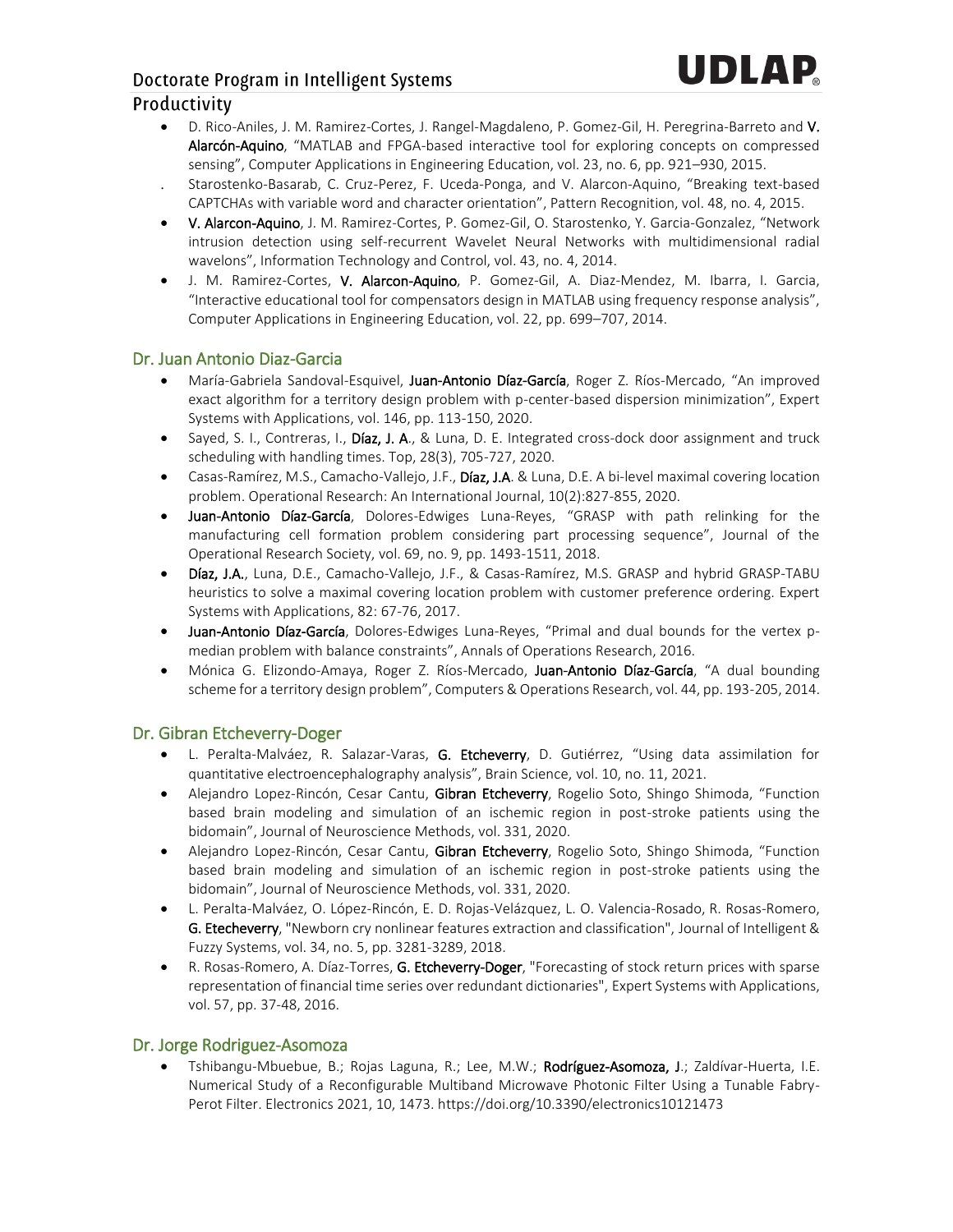- Leidy Johana Quintero-Rodríguez, Min Won Lee, Jorge Rodríguez-Asomoza, Ignacio Enrique Zaldívar-Huerta, Performance improvement of an optoelectronic oscillator by modifying the optical characteristics of a multimode laser diode, Optics & Laser Technology, Volume 128, 2020, 106263, ISSN 0030-3992, https://doi.org/10.1016/j.optlastec.2020.106263.
- Quintero-Rodríguez, L.J.; Warnes-Lora, J.R.; Lee, M.W.; Rodríguez-Asomoza, J.; Zaldívar-Huerta, I.E. Demonstration of a Duplex Microwave Photonic Filter and Its Reconfigurability in a Frequency Range of 0–10 GHz. Electronics 2020, 9, 2159. https://doi.org/10.3390/electronics9122159
- Correa-Mena, A.G.; Vera-Marquina, A.; García-Juárez, A.; Rodríguez-Asomoza, J.; Zaldívar-Huerta, I.E. Experimental Transmission of Digital Data Coded on Electrical Carriers at 2.1 GHz and 4.2 GHz by Using a Microwave Photonic Filter. Electronics 2020, 9, 833. https://doi.org/10.3390/electronics9050833
- L. A. González-Mondragón, L. J. Quintero-Rodríguez, A. G. Correa-Mena, J. Rodríguez-Asomoza, A. García-Juárez, A. L. Leal-Cruz, I. E. Zaldívar-Huerta, "Tuning of the free spectral range of a fiber optic Notch filter using a dispersive link", Laser Science, 2018.
- J. R. Warnes-Lora, I. E. Zaldívar-Huerta, Jorge Rodríguez-Asomoza, R. Amezcua-Correa, J. E. Antonio-López, A. García-Juárez, "Performance evaluation of a photonic lantern by transmitting microwave signals", Photonics North, 2018.
- Zaldívar-Huerta, I. E., Correa-Mena, A. G., Hernández-Nava, P., García-Juárez, A., Rodríguez-Asomoza, J., & Lee, M. W. (2016). Demonstration and experimental evaluation of a bi-directional 10-GHz microwave photonic filter. Optics & Laser Technology, 83, 76-80.
- Gisela Lopez-Galmiche, Z. Sanjabi Eznaveh, J. E. Antonio-Lopez, A. M. Velazquez-Benitez, Jorge Rodriguez-Asomoza, J. J. Sanchez-Mondragon, Cedric Gonnet, Pierre Sillard, G. Li, Axel Schülzgen, C. M. Okonkwo, R. Amezcua Correa. "Few-mode erbium-doped fiber amplifier with photonic lantern for pump spatial mode control". Optics letters, 2016.
- Ignacio E. Zaldívar-Huerta, Alejandro García-Juárez, Jorge Rodríguez-Asomoza, Gustavo Aguayo-Rodríguez, A software tool to evaluate the frequency response of a microwave photonic filter in MATLAB based on a Graphical User Interface, Optik, Volume 125, Issue 1, 2014, Pages 318-323, ISSN 0030-4026, https://doi.org/10.1016/j.ijleo.2013.06.060.

#### Dr. Roberto Rosas-Romero

- B. Rangel-Olvera, R. Rosas-Romero, "Detection and classification of burnt skin via sparse representation of signals by over-redundant dictionaries", Computers in Biology and Medicine, vol. 132, no. 104310, pp. 1-9, 2021.
- G. Solana-Lavalle, R. Rosas-Romero, "Analysis of voice as an assisting tool for detection of Parkinson's disease and its subsequent clinical interpretation", Biomedical Signal Processing and Control, vol. 66, no. 102415, pp. 1-11, 2021.
- G. Solana-Lavalle, R. Rosas-Romero, "Classification of PPMI MRI scans with voxel-based morphometry and machine learning to assist in the diagnosis of Parkinson's disease", Computer Methods and Programs in Biomedicine, vol. 198, no. 105793, pp. 1-15, 2021.
- M. A. Jara-Maldonado, V. Alarcón-Aquino, R. Rosas-Romero, O. Starostenko-Basarab, J. M. Ramírez-Cortés, "Transiting exoplanet discovery using machine learning techniques: A survey", Earth Science Informatics, vol. 13, no. 3, pp. 573-600, 2020 .
- G. Solana-Lavalle, J. C. Galán-Hernández, R. Rosas-Romero, "Automatic Parkinson disease detection at early stages as pre-diagnosis tool by using classifiers and a small set of vocal features", Biocybernetics and Biomedical Engineering, vol. 40, no. 1, pp. 505-516, 2020.
- E. Guevara, J. A. Flores-Castro, K. Peng, D. K. Nguyen, F. Lesage, P. Pouliot, R. Rosas-Romero, "Prediction of epileptic seizures using fNIRS and machine learning", Journal of Intelligent & Fuzzy Systems, vol. 38, no. 2, pp. 2055-2068, vol. 38, no. 2, 2020.
- R. Rosas-Romero, E. Guevara, K. Peng, D. K. Nguyen, F. Lesage, P. Pouliot, E. W. Lima-Saad, "Prediction of epileptic seizures with convolutional neural networks and functional near-infrared spectroscopy signals", Computers in Biology and Medicine, vol. 111, no. 103355, 2019.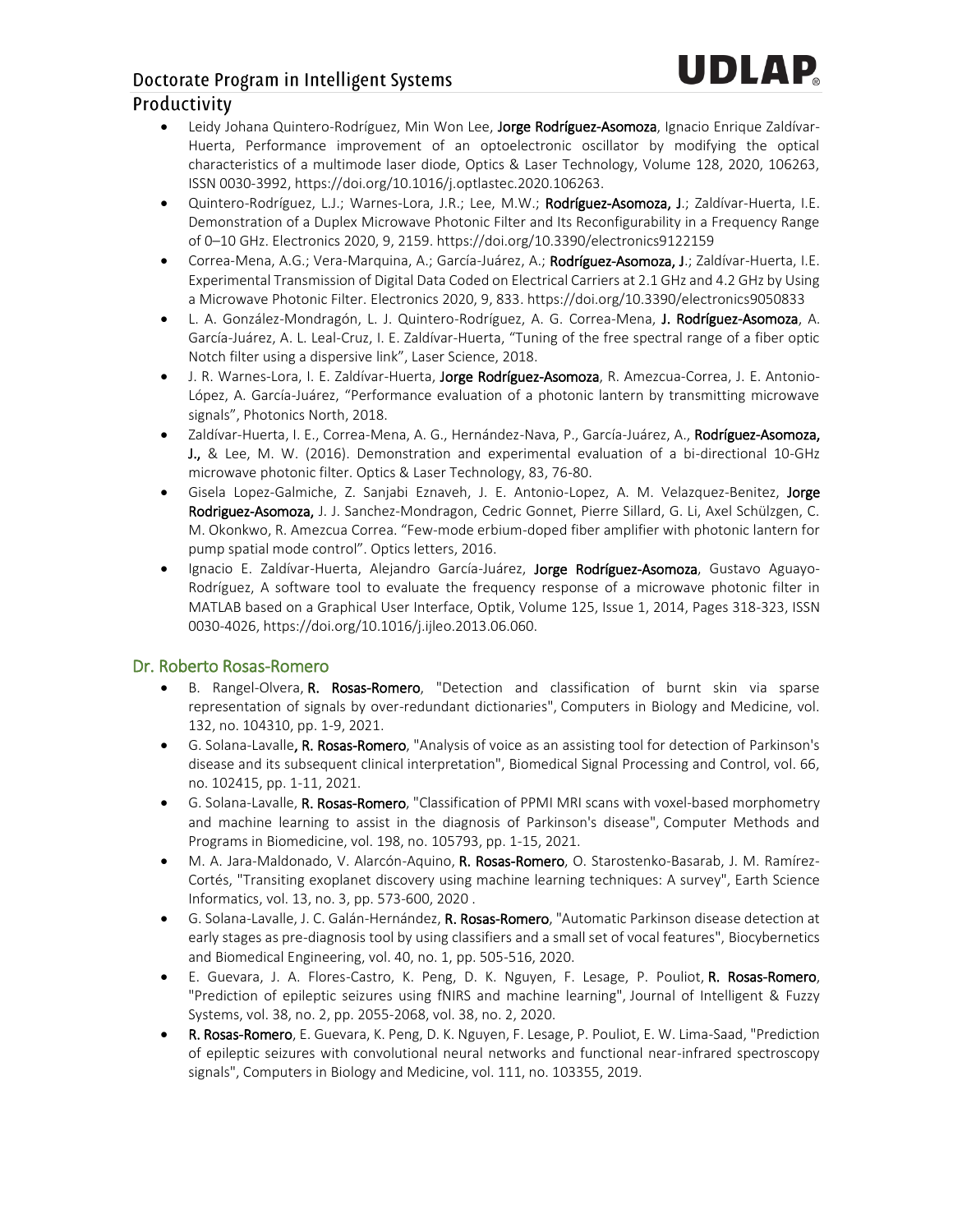# Doctorate Program in Intelligent Systems

#### Productivity

- Starostenko-Basarab, C. Pérez-Cruz, V. Alarcón-Aquino, R. Rosas-Romero, "Real-time facial expression recognition using local appearance-based descriptors", Journal of Intelligent & Fuzzy Systems, vol. 36, no. 5, pp. 5037-5049, 2019.
- R. Rosas-Romero, O. López-Rincón, O. Starostenko-Basarab, "Fully automatic alpha matte extraction using artificial neural networks", Neural Computing & Applications, 2019.
- J. Hernández-Capistrán, J. Martínez-Carballido, R. Rosas-Romero, "False positive reduction by an annular model as a set of few features for microcalcification detection to assist early diagnosis of breast cancer", Journal of Medical Systems, vol. 42, no. 134, pp. 1-9, 2018.
- L. Peralta-Malváez, O. López-Rincón, E. D. Rojas-Velázquez, L. O. Valencia-Rosado, R. Rosas-Romero, G. Etecheverry, "Newborn cry nonlinear features extraction and classification", Journal of Intelligent & Fuzzy Systems, vol. 34, no. 5, pp. 3281-3289, 2018.
- R. Rosas-Romero, A. Díaz-Torres, G. Etcheverry-Doger, "Forecasting of stock return prices with sparse representation of financial time series over redundant dictionaries", Expert Systems with Applications, vol. 57, pp. 37-48, 2016.
- R. Rosas-Romero, J. Martínez-Carballido, J. Hernández-Capistrán, L. J. Uribe-Valencia, "A method to assist in the diagnosis of early diabetic retinopathy: Image processing applied to detection of microaneurysms in fundus images", Computerized Medical Imaging and Graphics, vol. 44, pp. 41-53, 2015.
- G. Castro-Muñoz, J. Martínez-Carballido, R. Rosas-Romero, "A human action recognition approach with a novel reduced feature set based on the natural domain knowledge of the human figure", Journal of Signal Processing: Image Communication, vol. 30, pp. 190-205, 2015.
- R. Rosas-Romero, H. D. Tagare, "Segmentation of endocardium in ultrasound images based on sparse representation over learned redundant dictionaries", Journal of Engineering Applications of Artificial Intelligence, vol. 29, pp. 201-210, 2014.
- R. Rosas-Romero, "Remote detection of forest fires from video signals with classifiers based on K-SVD learned dictionaries", Journal of Engineering Applications of Artificial Intelligence, vol. 33, pp. 1-11, 2014.

#### Dr. Oleg Starostenko Basarab

- Luis Oswaldo Valencia-Rosado, Zobeida J. Guzman-Zavaleta, And Oleg Starostenko, "A modular generative approach for realistic river deltas: when L-systems and cGANs meet", IEEE Access Journal, vol.10, January 5, 2022, pp.5753-5767
- Luis Oswaldo Valencia-Rosado, Zobeida J. Guzman-Zavaleta, Oleg Starostenko, Generation of Synthetic Elevation Models and Realistic Surface Images of River Deltas and Coastal Terrains Using cGANs, IEEE Access Journal, vol.9, 2021, pp.2975-2985
- Omar Lopez-Rincon, Oleg Starostenko, and Alejandro Lopez-Rincon, Algorithmic music generation by harmony recombination with genetic algorithm, Journal of Intelligent & Fuzzy Systems, 2021, pp.1-13
- M. A. Jara-Maldonado, V. Alarcón-Aquino,R. Rosas-Romero, O. Starostenko-Basarab, J. M. Ramírez-Cortés, "Transiting exoplanet discovery using machine learning techniques: A survey",Earth Science Informatics, vol. 13, no. 3, pp. 573-600, 2020
- Hector M. Camarillo-Abad, J. Alfredo Sánchez, Oleg Starostenko, "An environment for motor skill transfer based on wearable haptic communication", Springer Journal Personal and Ubiquitous Computing, vol. 25, pp. 411–435, 2020
- R. Rosas-Romero, O. López-Rincón, O. Starostenko-Basarab, "Fully automatic alpha matte extraction using artificial neural networks", Neural Computing & Applications, 2019, vol.13, #3, pp. 1-13
- Starostenko-Basarab, C. Pérez-Cruz, V. Alarcón-Aquino, R. Rosas-Romero, "Real-time facial expression recognition using local appearance-based descriptors", Journal of Intelligent & Fuzzy Systems, vol. 36, no. 5, pp. 5037-5049, 2019
- Omar López-Rincón, Oleg Starostenko-Basarab, "Music visualization based on spherical projection with adjustable metrics", IEEE Access, vol. 7, pp. 140344-140354, 2019.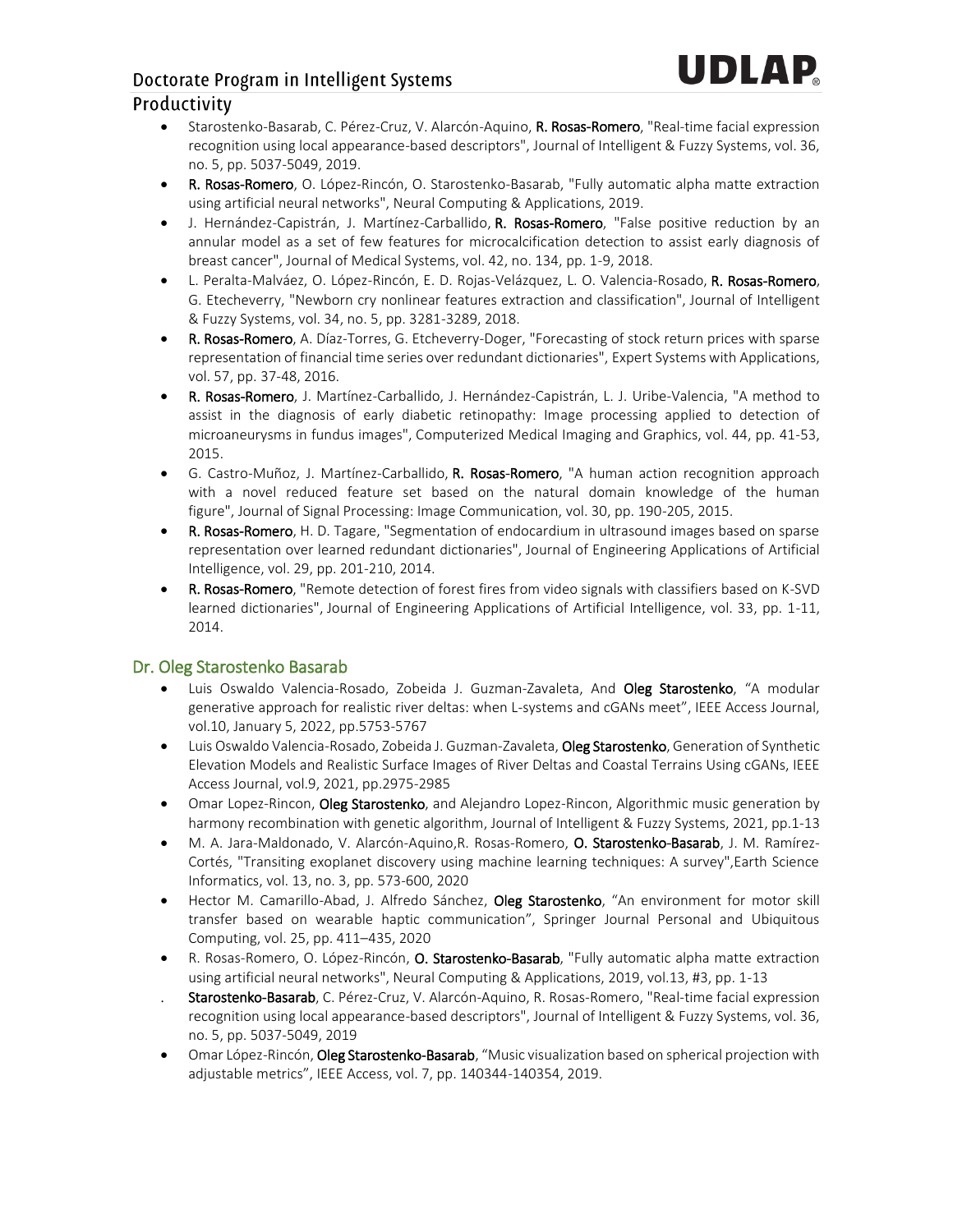# UDI AP

# Doctorate Program in Intelligent Systems

#### Productivity

- Hector-Miguel Camarillo-Abad, José-Alfredo Sánchez-Huitrón, Oleg Starostenko-Basarab, Maria-Gabriela Sandoval-Esquivel, "A basic tactile language to support leader-follower dancing", Journal of Intelligent & Fuzzy Systems, vol. 36, no. 5, pp. 5011-5022, 2019.
- J. C. Galan-Hernandez, V. Alarcon-Aquino, O. Starostenko-Basarab, J. M. Ramirez-Cortes, Pilar Gomez-Gil, "Wavelet-based frame video coding algorithms using fovea and SPECK", Engineering Applications of Artificial Intelligence, Vol. 69, Pages 127–136, 2018.
- Lopez-Rincon, O. Starostenko-Basarab, V. Alarcon-Aquino, J.C. Galan-Hernandez, "Binary large objectbased approach for QR code detection in uncontrolled environments", Journal of Electrical and Computer Engineering, Volume 2017, Article ID 4613628, 15 pages, 2017.
- Starostenko-Basarab, C. Cruz-Perez, F. Uceda-Ponga, and V. Alarcon-Aquino, "Breaking text-based CAPTCHAs with variable word and character orientation", Pattern Recognition, Vol. 48, No. 4, 2015.
- Starostenko-Basarab, X. Cortés, J. A. Sánchez and V. Alarcon-Aquino, Unobtrusive emotion sensing and interpretation in smart environment, Journal of Ambient Intelligence and Smart Environments Vol. 7, No. 1, pp. 59-83, 2015.
- J. Alfredo Sánchez, Ximena Cortés, Oleg Starostenko, Ofelia Cervantes and Wanggen Wan, An "Extensible Platform for Seamless Integration and Management of Applications for Emotion Sensing and Interpretation", Journal of Ambient Intelligence and Smart Environments, IOS Press, ISSN 1876- 1364, vol. 7, #1, 2015, pp. 5-19
- Luis C. Básaca-Preciado, Oleg Yu. Sergiyenko, Oleg Starostenko, et. al. Optical 3D laser measurement system for navigation of autonomous mobile robot J. Optics and Lasers in Engineering, Elsevier, ISSN: 0143-8166, Vol. 54, March 2014, Pages 159–169
- Oleg Starostenko, Claudia Perez-Lezama, V. Alarcon-Aquino, J.Alfredo Sanchez, Formalization of learning objects for image-based language learning in mobile environments, Procedia-Social and Behavioral Journal, Elsevier, v.116, pp.3905-3910, 2014
- V. Alarcon-Aquino, J. M. Ramirez-Cortes, P. Gomez-Gil, O. Starostenko, Y. Garcia-Gonzalez, "Network intrusion detection using self-recurrent Wavelet Neural Networks with multidimensional radial wavelons", Information Technology and Control, vol. 43, no. 4, 2014.

#### Dr. Rocio Salazar-Varas

- L. Peralta-Malváez, R. Salazar-Varas, G. Etcheverry, D. Gutiérrez, "Using data assimilation for quantitative electroencephalography analysis", Brain Science, vol. 10, no. 11, 2021.
- Rocío Salazar-Varas, Roberto A. Vazquez, "Evaluating the effect of the cutoff frequencies during the pre-processing stage of motor imagery EEG signals classification", Biomedical Signal Processing and Control, vol. 54, 2019.
- Rocío Salazar-Varas, Roberto A. Vazquez, "Facing high EEG signals variability during classification using fractal dimension and different cutoff frequencies", Computational Intelligence and Neuroscience, 2019.
- Rocío Salazar-Varas, Roberto A. Vázquez, "Evaluating spiking neural models in the classification of motor Imagery EEG signals using short calibration sessions", Applied Soft Computing, 67, 2018.

#### Dr. Juan Horacio Espinoza-Rodríguez

- Mercado-Uribe H, Andrade-Medina M, Espinoza-Rodríguez JH, Carrillo-Tripp M, Scheckhuber CQ (2020) Analyzing structural alterations of mitochondrial intermembrane space superoxide scavengers cytochrome-c and SOD1 after methylglyoxal treatment. PLoS ONE 15(4): e0232408. https://doi.org/10.1371/journal.pone.0232408
- M. Ríos-Ramírez, Juan-Horacio Espinoza-Rodríguez, J. C. Ruiz-Suárez, H. Mercado-Uribe, "The effect of green light on the motility of mouse sperm at two different temperatures", Photochemical & Photobiological Sciences, vol. 18, no. 12, pp. 2893-2900, 2019.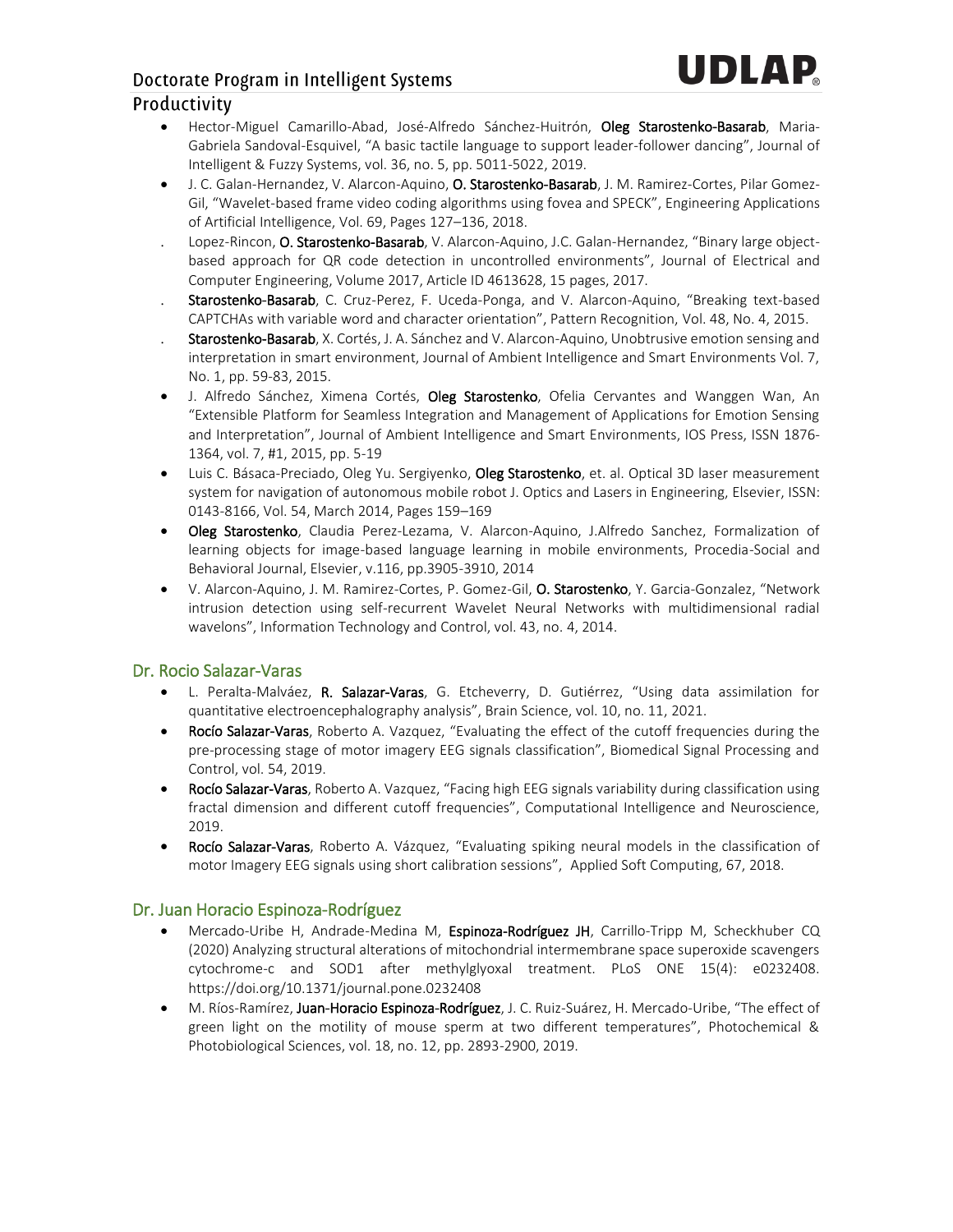### Doctorate Program in Intelligent Systems Productivity

#### Dr. Zobeida Jezabel Guzman-Zavaleta

- L. O. Valencia-Rosado, Z. J. Guzman-Zavaleta and O. Starostenko, "A Modular Generative Approach for Realistic River Deltas: When L-Systems and cGANs Meet," in IEEE Access, vol. 10, pp. 5753-5767, 2022, doi: 10.1109/ACCESS.2022.3140226.
- E. Cruz-Esquivel and Z. J. Guzman-Zavaleta, "An Examination on Autoencoder Designs for Anomaly Detection in Video Surveillance," in IEEE Access, vol. 10, pp. 6208-6217, 2022, doi: 10.1109/ACCESS.2022.3142247.
- L. O. Valencia-Rosado, Z. J. Guzman-Zavaleta and O. Starostenko, "Generation of Synthetic Elevation Models and Realistic Surface Images of River Deltas and Coastal Terrains Using cGANs," in IEEE Access, vol. 9, pp. 2975-2985, 2021, doi: 10.1109/ACCESS.2020.3048083.
- Arizbeth Pérez, Tatyana Poznyak, Isaac Chairez, Z. Jezabel Guzmán-Zavaleta, Mariel Alfaro-Ponce, "Influence of sodium sulfate on the direct red 28 degradation by ozone in a wastewater recycling process: A stoichiometric and novel image analysis", Ozone: Science & Engineering, 2019.
- Z. Jezabel Guzmán-Zavaleta, Claudia Feregrino-Uribe, "Partial-copy detection of non-simulated videos using learning at decision level", Multimedia Tools and Applications, vol. 78, no. 2, 2019.

#### Dr. Mireya Paredes-Lopez

• Meneses-Viveros, A., Paredes-López, M., Hernández-Rubio, E. et al. Energy consumption model in multicore architectures with variable frequency. J Supercomput 77, 2458–2485 (2021). https://doi.org/10.1007/s11227-020-03349-0

#### Dr. Pedro Bañuelos-Sanchez

L. Marrero, L. García-Santander, L. Hernandez-Callejo, P. Bañuelos-Sánchez and V. Jara González, "Harmonic distortion characterization in groups of distribution networks applying the IEEE Standard 519-2014," in IEEE Latin America Transactions, vol. 19, no. 4, pp. 526-533, April 2021, doi: 10.1109/TLA.2021.9448534.